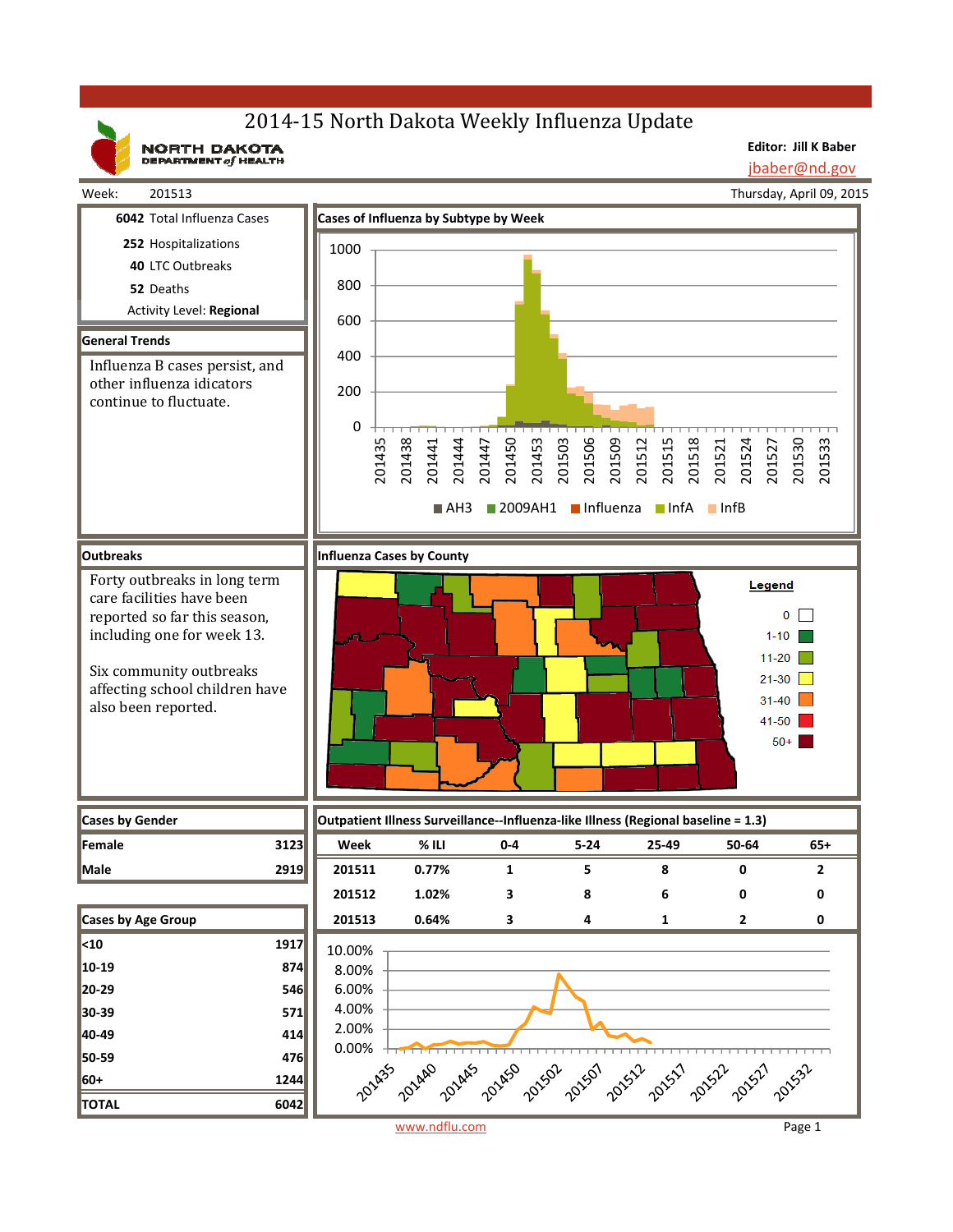# 2013‐14 North Dakota Weekly Influenza Update

**NORTH DAKOTA**<br>DEPARTMENT of HEALTH

### Week: 201513





### Thursday, April 09, 2015 **North Dakota Syndromic Surveillance‐‐Influenza‐like Illness (ILI)**

The percent of visits for ILI this week in our syndromic surveillance system decreased to 0.47%. Syndromic surviellance data includes hospital and walk-in clinic data from facilities across North Dakota, as well as ND data we receive from the Department of Defense.

#### **Sentinal Laboratory Surviellance**

Percent positivity of influenza testing at sentinel laboratories increased this week to 18.26%. 

\*These data do not represent all laboratory results for influenza.



Percent positivity for RSV decreased to 18.09% this week.

### **National Statistics:**

National influenza activity and surveillance information is available from the CDC FluView website at: http://www.cdc.gov/flu/weekly/, and is updated every Friday.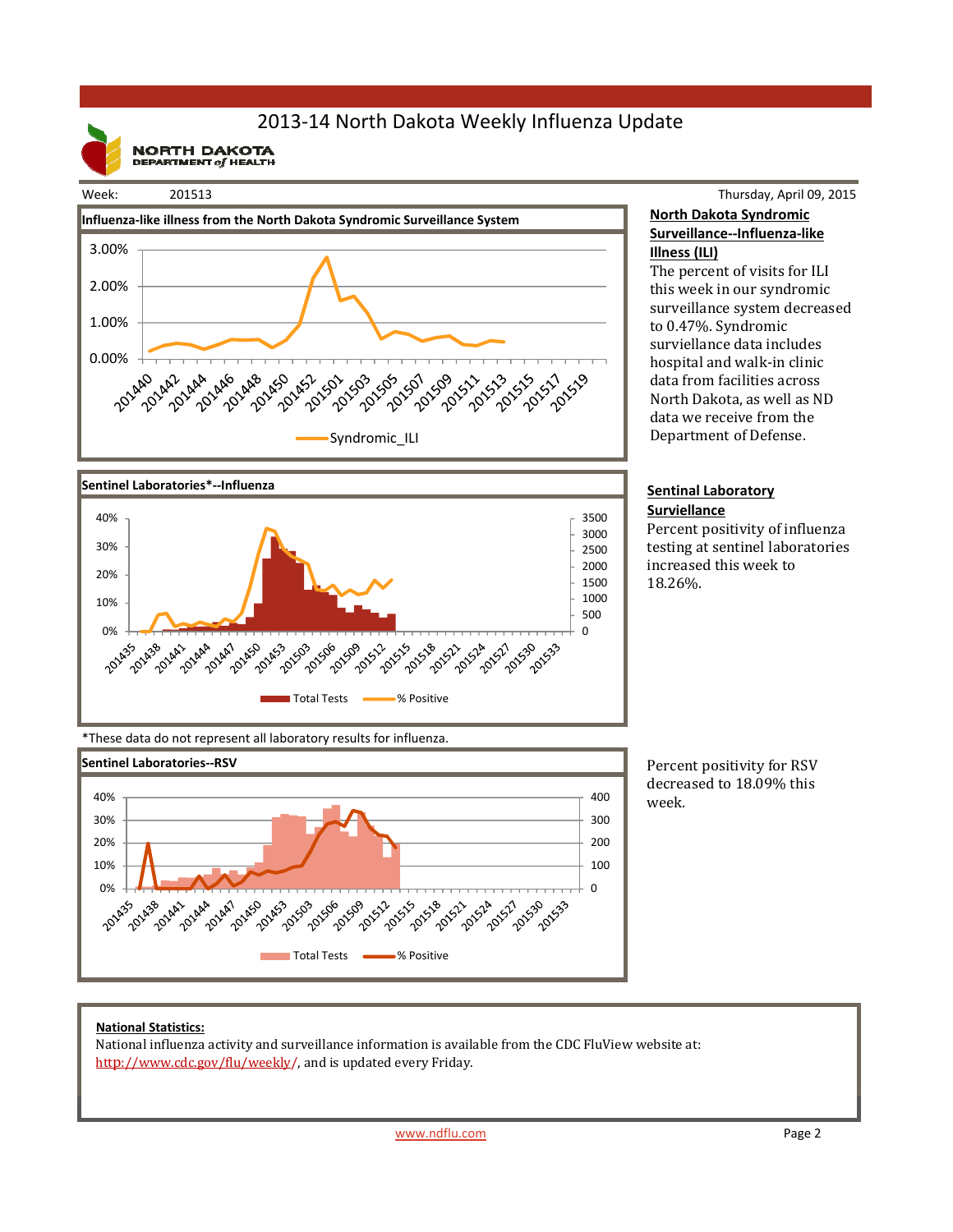# 2013‐14 North Dakota Weekly Influenza Update



**NORTH DAKOTA** DEPARTMENT  $of$  HEALTH